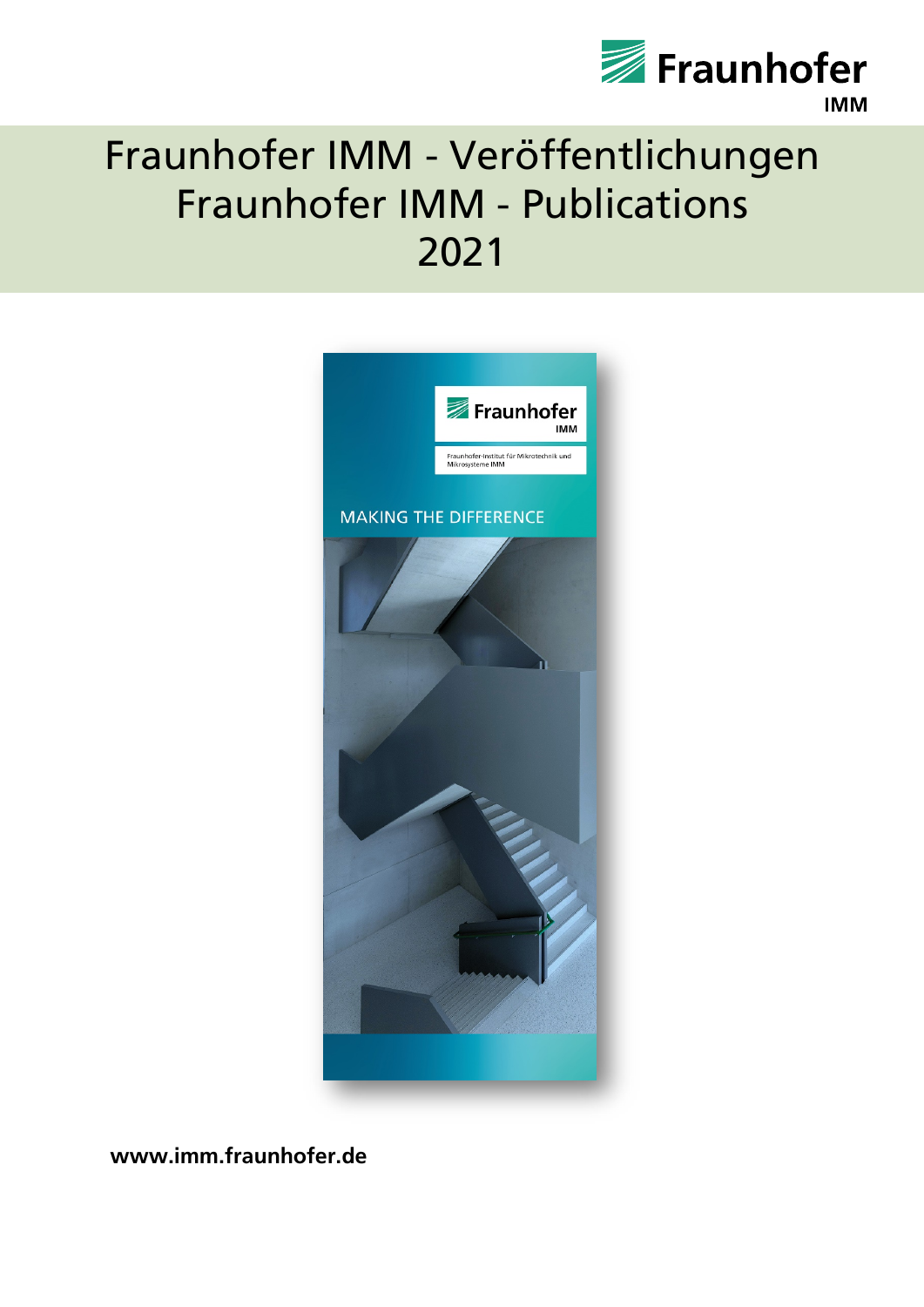### **Vorwort**

Die vorliegende Bibliografie dokumentiert die Publikationen und Patente, die aus der Forschungstätigkeit des Fraunhofer-Instituts für Mikrotechnik und Mikrosysteme IMM resultieren.

Hier finden Sie Hinweise auf Aufsätze, Bücher, Buch-, Tagungs- und Konferenzbeiträge sowie Forschungsberichte, Hochschulschriften und Patente. Elektronisch erhältliche Dokumente können Sie direkt abrufen.

#### **Preface**

.

This inclusive bibliography consists of publications and patents resulting from the research activities of the Fraunhofer Institute for Microengineering and Microsystems IMM.

Contained are bibliographic data from articles, books and book contributions, conference papers and proceedings, research reports, theses and patents that were written by our researchers. Documents which are digitally accessible are hyperlinked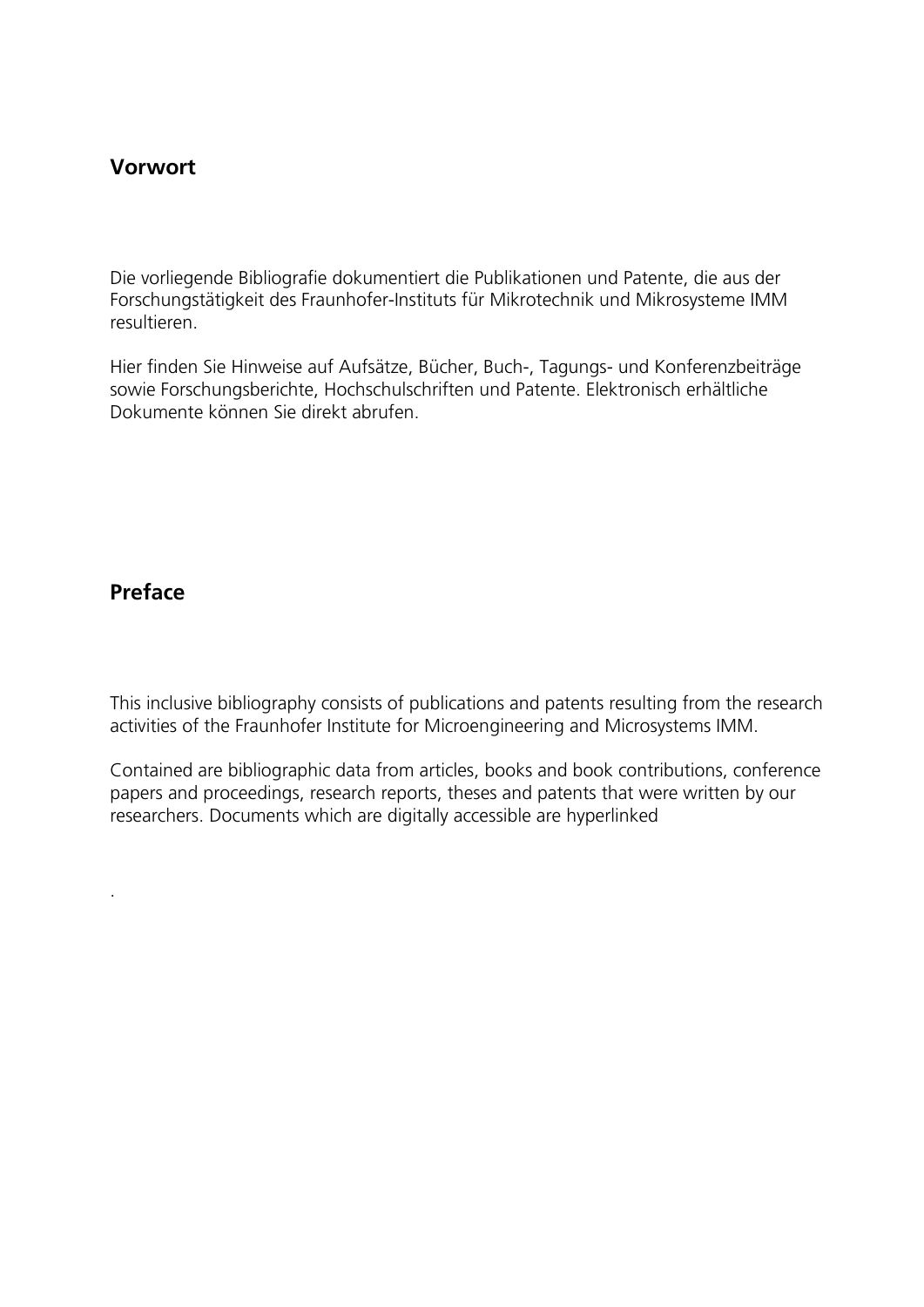## Inhalt **Content**

| Artikel in begutachteten Zeitschriften |  |
|----------------------------------------|--|
| Artikel in anderen Zeitschriften       |  |
| Beiträge in Büchern                    |  |
| Beiträge in Tagungsbänden              |  |
| Vorträge                               |  |
| Poster                                 |  |
| Forschungsberichte                     |  |
| Dissertationen                         |  |
| Bachelorarbeiten                       |  |
| Masterarbeiten                         |  |
| Patente                                |  |
| Offenlegungsschriften                  |  |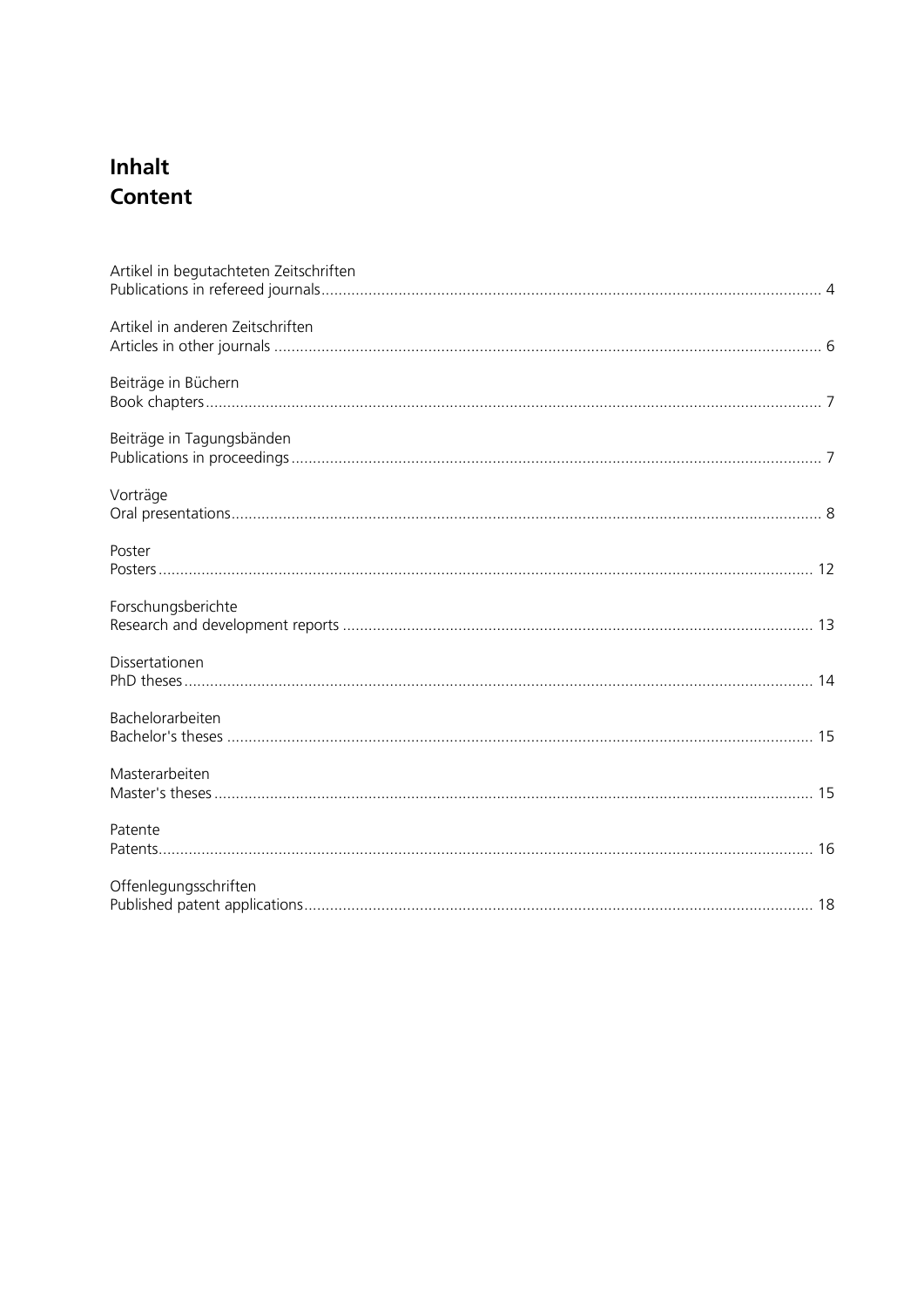## <span id="page-3-0"></span>**Artikel in begutachteten Zeitschriften Publications in refereed journals**

- [1] Baki, A.; Wiekhorst, F.; Bleul, R.: **[Advances in magnetic nanoparticles engineering for biomedical applications -](https://www.doi.org/10.3390/bioengineering8100134) a [review](https://www.doi.org/10.3390/bioengineering8100134)** In: Bioengineering 8 (2021) 10, 134 DOI:10.3390/bioengineering8100134 ; available online: 30.09.2021
- [2] Onyema, H.N.; Berger, M.; Musyanovych, A.; Bantz, C.; Maskos, M.; Freese, C.: **[Uptake of polymeric nanoparticles in a human induced pluripotent stem cell](https://www.doi.org/10.1116/6.0000889)[based blood-brain barrier model: impact of size, material and protein corona](https://www.doi.org/10.1116/6.0000889)** In: Biointerphases 16 (2021) 2, 021004 DOI:10.1116/6.0000889 ; available online: 25.03.2021
- [3] Neuberg, S.; Pennemann, H.; Shanmugam, V.; Zapf, R.; Kolb, G.: **[Promoting effect of Rh on the activity and stability of Pt-based methane](https://www.doi.org/10.1016/j.catcom.2020.106202)  [combustion catalyst in microreactors](https://www.doi.org/10.1016/j.catcom.2020.106202)** In: Catalysis Communications 149 (2021) , 106202 DOI:10.1016/j.catcom.2020.106202 ; available online: 17.10.2020
- [4] Kolb, G.; Keller, S.; Neuberg, S.; Schürer, J.; Tiemann, D.; Valenteijn, H.; Wichert, M.; Zapf, R.: **[A complete fuel processor for propylene glycol as hydrogen supply for a 5 kw](https://www.doi.org/10.1016/j.cattod.2021.02.009)  low temperature pem fuel cell – [Interim report on single reactors and system](https://www.doi.org/10.1016/j.cattod.2021.02.009)  [performance](https://www.doi.org/10.1016/j.cattod.2021.02.009)** In: Catalysis Today 383 (2022) , 183-192 DOI:10.1016/j.cattod.2021.02.009 ; available online: 09.03.2021
- [5] Danilov, V.A.; Hofmann, C.; Kolb, G.: **[2D Model of transfer processes for water boiling flow in microchannel](https://www.doi.org/10.3390/chemengineering5030042)** In: ChemEngineering 5 (2021) 3, 42 DOI:10.3390/chemengineering5030042 ; available online: 02.08.2021
- [6] Danilov, V.A.; Kolb, G.: **[2D model of the transfer processes in S-traps with wash-coated monolith](https://www.doi.org/10.1016/j.cej.2021.129508)  [channels and fixed bed for the application of H2S chemisorption in a fuel](https://www.doi.org/10.1016/j.cej.2021.129508)  [processor/fuel cell system](https://www.doi.org/10.1016/j.cej.2021.129508)** In: Chemical Engineering Journal 419 (2021) , 129508 DOI:10.1016/j.cej.2021.129508 ; available online: 29.03.2021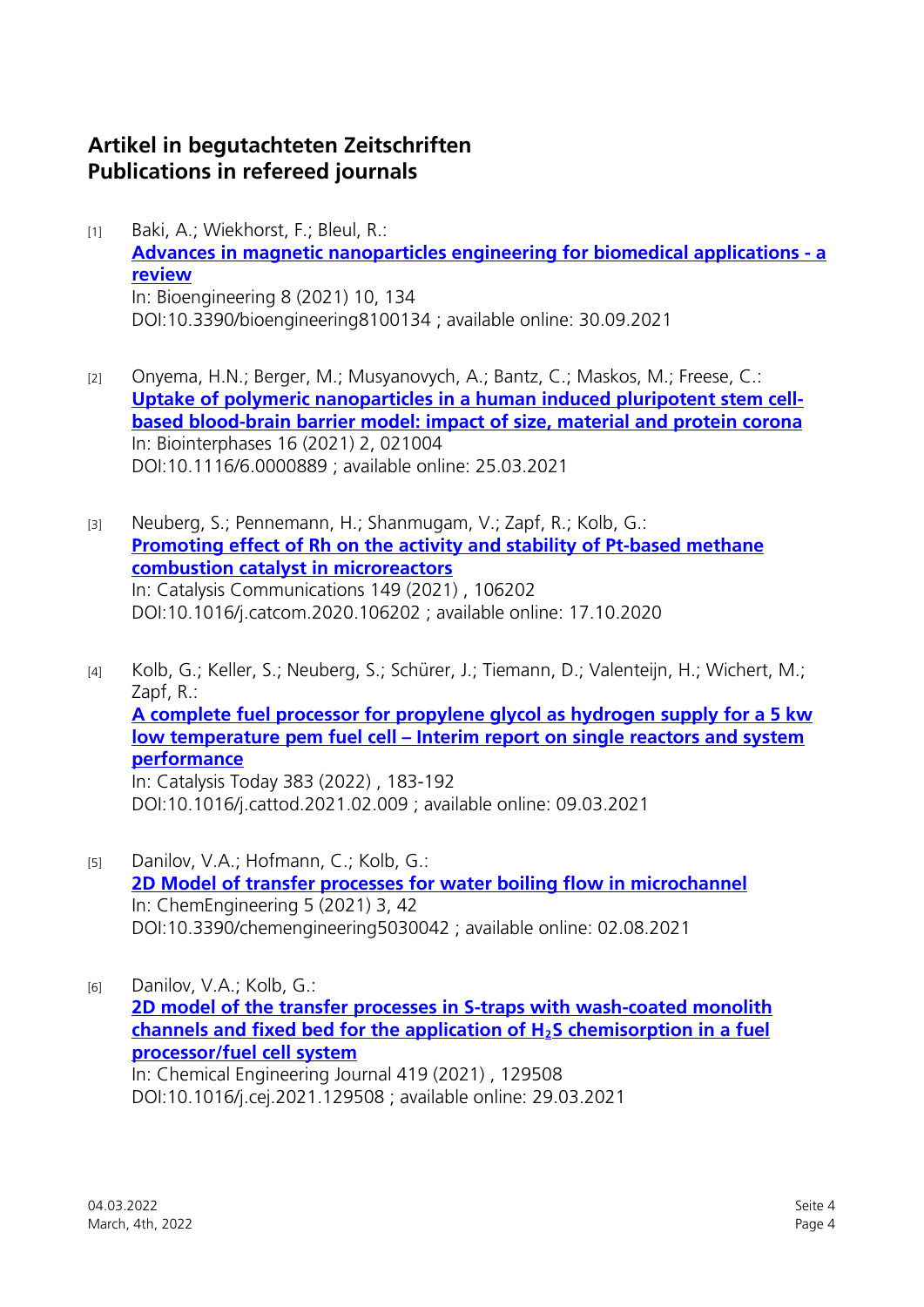- [7] Danilov, V.A.; Kolb, G.: **[Tanks-in-series model for an auto-thermal reforming reactor with a channeled](https://www.doi.org/10.1016/j.ces.2020.116269)  [monolith](https://www.doi.org/10.1016/j.ces.2020.116269)** In: Chemical Engineering Science 231 (2021) , 116269 DOI:10.1016/j.ces.2020.116269 ; available online: 05.11.2020
- [8] Neumann, C.; Bacher, L.; Musyanovych, A.; Tutus, M.; Latnikova, A.: **[Formulation of next-generation multicompartment microcapsules by reversible](http://publica.fraunhofer.de/dokumente/N-635307.html)  [electrostatic attraction](http://publica.fraunhofer.de/dokumente/N-635307.html)** In: Chemistry - A European Journal 27 (2021) 36, 9336-9341 DOI:10.1002/chem.202100183 ; available online: 12.04.2021
- [9] Gac, W.; Zawadzki, W.; Rotko, M.; Greluk, M.; Slowik, G.; Pennemann, H.; Neuberg, S.; Zapf, R.; Kolb, G.: **[Direct conversion of carbon dioxide to methane over ceria-](http://publica.fraunhofer.de/dokumente/N-638949.html) and alumina[supported nickel catalysts for biogas valorization](http://publica.fraunhofer.de/dokumente/N-638949.html)** In: ChemPlusChem 86 (2021) 6, 889-903 DOI:10.1002/cplu.202100196 ; available online: 27.05.2021
- [10] Gribko, A.; Stiefel, J.H.; Liebetanz, L.; Nagel, S.M.; Künzel, J.; Wandrey, M.; Hagemann, J.; Stauber, R.H.; Freese, C.; Désirée Gül: **[IsoMAG—An automated system for the immunomagnetic isolation of squamous](https://www.doi.org/10.3390/diagnostics11112040)  [cell carcinoma-derived circulating tumor cells](https://www.doi.org/10.3390/diagnostics11112040)** In: Diagnostics 11 (2021) 11, 2040 DOI:10.3390/diagnostics11112040 ; available online: 04.11.2021
- [11] Gül, G.: **[Minimax robust decentralized hypothesis testing for parallel sensor networks](http://publica.fraunhofer.de/dokumente/N-615663.html)** In: IEEE Transactions on Information Theory 67 (2021) 1, 538-548 DOI:10.1109/TIT.2020.3028451 ; available online: 02.10.2020
- [12] Danilov, V.A.; Kolb, G.; Cremers, C.: **[Tanks-in-series model for high-temperature electrochemical hydrogen pump](https://www.doi.org/10.1016/j.ijhydene.2021.01.106)** In: International Journal of Hydrogen Energy 46 (2021) 21, 11536-11543 DOI:10.1016/j.ijhydene.2021.01.106 ; available online: 10.02.2021
- [13] Baki, A.; Remmo, A.; Löwa, N.; Wiekhorst, F.; Bleul, R.: **[Albumin-coated single-core iron oxide nanoparticles for enhanced molecular](https://www.doi.org/10.3390/ijms22126235)  [magnetic imaging \(MRI/MPI\)](https://www.doi.org/10.3390/ijms22126235)** In: International Journal of Molecular Sciences 22 (2021) 12, 6235 DOI:10.3390/ijms22126235 ; available online: 09.06.2021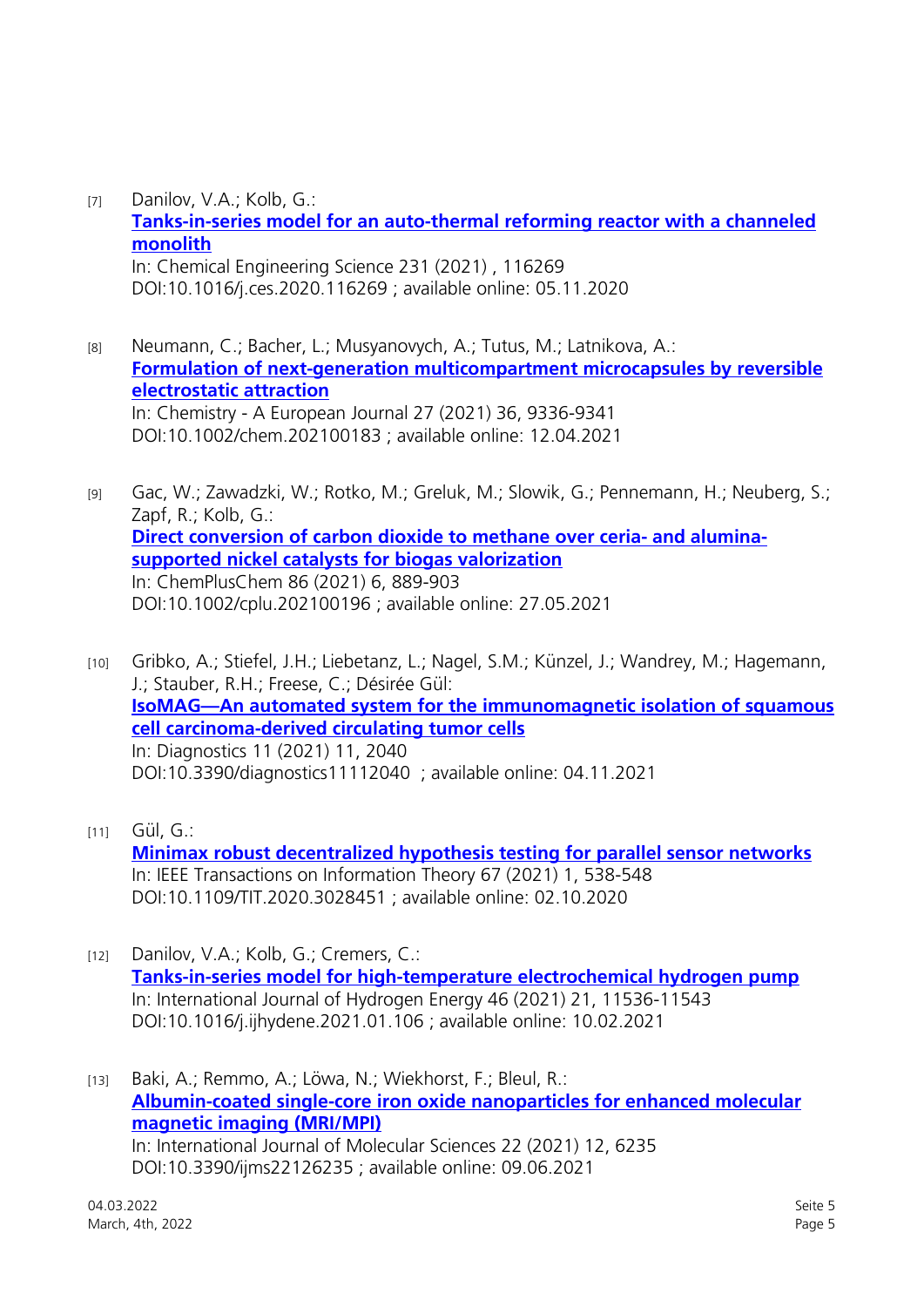- [14] Nickel, C.; Scherer, C.; Noskov, S.; Bantz, C.; Berger, M.; Schupp, W.; Maskos, M.: **[Observation of interaction forces by investigation of the influence of eluent](https://www.doi.org/10.1016/j.chroma.2020.461840)  [additives on the retention behavior of aqueous nanoparticle dispersions in](https://www.doi.org/10.1016/j.chroma.2020.461840)  [asymmetrical flow field-flow fractionation](https://www.doi.org/10.1016/j.chroma.2020.461840)** In: Journal of Chromatography A 1637 (2021) , 461840 DOI:10.1016/j.chroma.2020.461840 ; available online: 04.01.2021
- [15] Berger, M.; Scherer, C.; Noskov, S.; Bantz, C.; Nickel, C.; Schupp, W.; Maskos, M.: **[Influence of oscillating main flow on separation efficiency in asymmetrical flow](https://www.doi.org/10.1016/j.chroma.2021.461941)  [field-flow fractionation](https://www.doi.org/10.1016/j.chroma.2021.461941)** In: Journal of Chromatography A 1640 (2021) , 461941 DOI:10.1016/j.chroma.2021.461941 ; available online: 27.01.2021
- [16] Menges-Flanagan, G.; Deitmann, E.; Gössl, L.; Hofmann, C.; Löb, P.: **[Scalable continuous synthesis of organozinc reagents and their immediate](https://www.doi.org/10.1021/acs.oprd.0c00399)  [subsequent coupling reactions](https://www.doi.org/10.1021/acs.oprd.0c00399)** In: Organic Process Research & Development 25 (2021) 3, 427-433 DOI:10.1021/acs.oprd.0c00399 ; available online: 14.12.2020

## <span id="page-5-0"></span>**Artikel in anderen Zeitschriften Articles in other journals**

- [17] Stiefel, J.H.; Freese, C.: **[Tropfen für Tropfen gegen Krebs](http://publica.fraunhofer.de/dokumente/N-648488.html)** In: Laborpraxis (2022) , ID:47923484 ; available online: 14.02.2022
- [18]Menges-Flanagan, G.: **Damit nichts explodiert - [Grignard-Reagenzien sicher nutzen](http://publica.fraunhofer.de/dokumente/N-635306.html)** In: Nachrichten aus der Chemie 69 (2021) 5, 46-47 DOI:10.1002/nadc.20214106736 ; available online: 03.05.2021
- [19] Bidart, C.: **[Verfahren zur Methanisierung von Kohlendioxid; Beitrag zur Energiewende](http://publica.fraunhofer.de/dokumente/N-634065.html)** In: Verfahrenstechnik (2021) 4, 10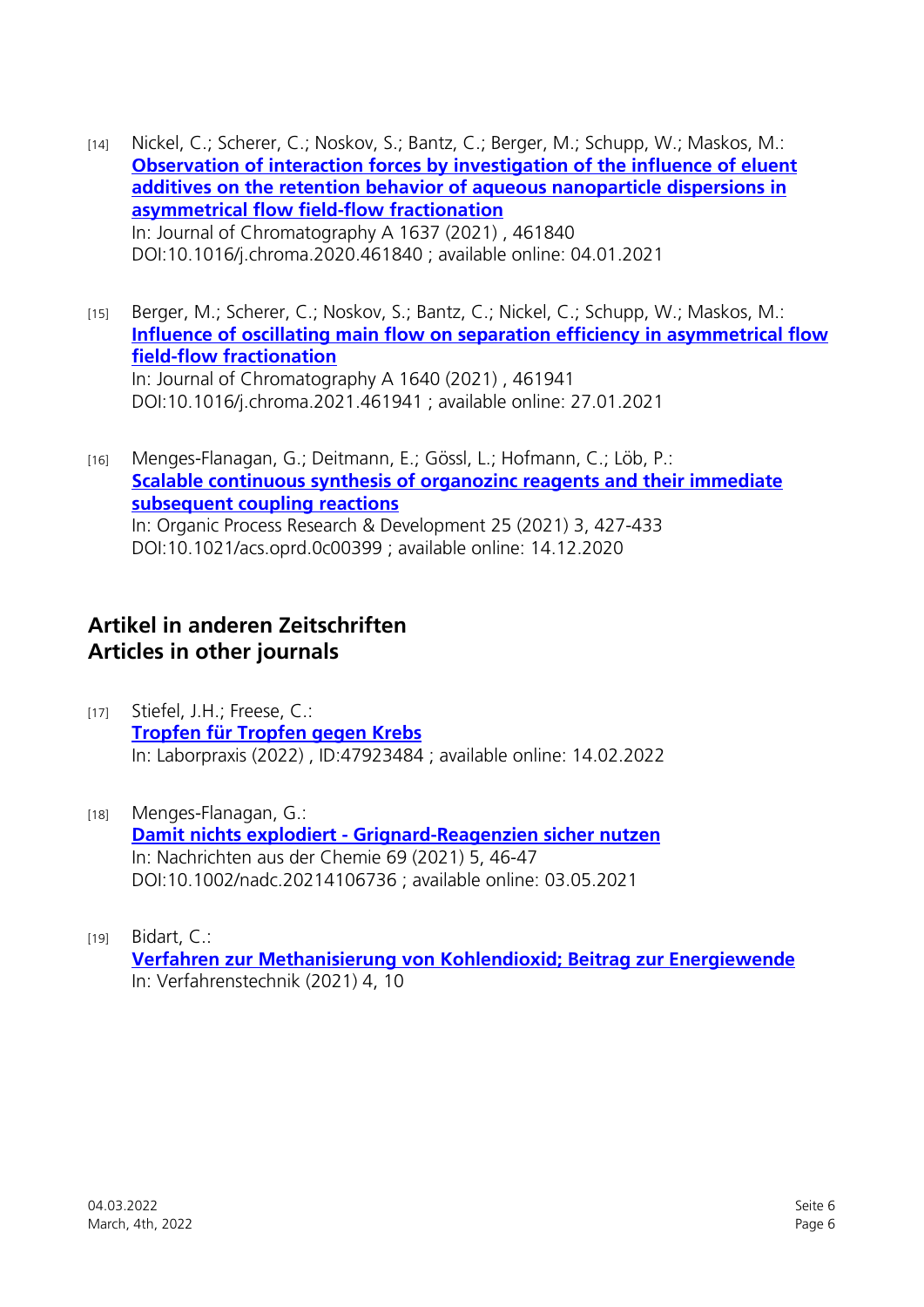## <span id="page-6-0"></span>**Beiträge in Büchern Book chapters**

[20] Rehm, T.H.: **[Photochemistry in flow for drug discovery](http://publica.fraunhofer.de/dokumente/N-647739.html)** In: Flow Chemistry in Drug Discovery, Part of the Topics in Medicinal Chemistry book series (TMC, volume 38); Alcázar, J.; de la Hoz, A.; Díaz-Ortiz, Á. (Ed.): Springer, Cham, 2021, 71-120 DOI:10.1007/73552021112 ; available online: 13.02.2021

[21] Kolb, G.:

**[Fuel processing for fuel cells and energyrelated applications](http://publica.fraunhofer.de/dokumente/N-642679.html)** In: Hydrogen Production and Energy Transition - Volume 1; Van de Voorde, M. (Ed.) - Berlin, Boston: de Gruyter, 2021, 469-492 (Energy, Environment and New Materials DOI:10.1515/9783110596250-021 ; available online: 07.09.2021

## <span id="page-6-1"></span>**Beiträge in Tagungsbänden Publications in proceedings**

[22] Gül, G.; Baßler, M.: **[Scalable multilevel quantization for distributed detection](http://publica.fraunhofer.de/dokumente/N-638951.html)** In: ICASSP 2021 - IEEE International Conference on Acoustics, Speech and Signal Processing: IEEE, 2021, 5200 - 5204 DOI:10.1109/ICASSP39728.2021.9414032 ; available online: 13.05.2021

[23] Schwarz, N.; Baßler, M.; Walther, T.; Klotzbücher, T.: **Direct laser [writing of metal nanostructures from the gas phase by two-photon](http://publica.fraunhofer.de/dokumente/N-647740.html)  [absorption process](http://publica.fraunhofer.de/dokumente/N-647740.html)** In: Proceedings - Lasers in Manufacturing Conference (LiM; 21.-24. Juni 2021) : Wissenschaftliche Gesellschaft Lasertechnik e.V., 2021, 1 - 9 ; available online: 19.11.2021

[24] Gül, G.; Baßler, M.: **[An exponential time algorithm for multilevel quantization in distributed](http://publica.fraunhofer.de/dokumente/N-644073.html)  [detection](http://publica.fraunhofer.de/dokumente/N-644073.html)** In: 29th European Signal Processing Conference (EUSIPCO). - Dublin, Ireland (virtual): IEEE, 2021, 2015 - 2019 DOI:10.23919/EUSIPCO54536.2021.9615955 ; available online: 08.12.2021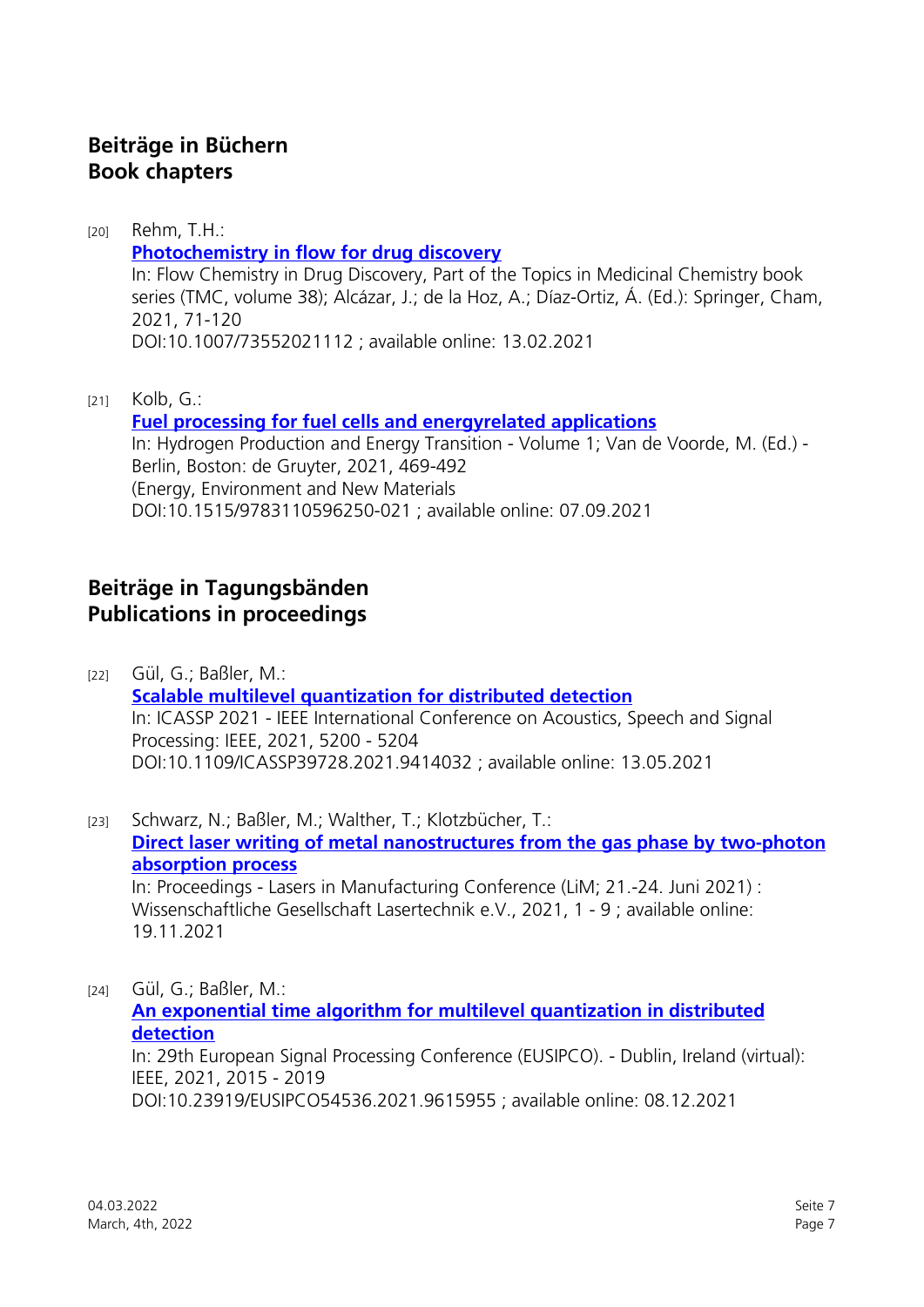[25] Gül, G.:

**[Comparison of robust hypothesis tests for fixed sample size and sequential](http://publica.fraunhofer.de/dokumente/N-644074.html)  [observations](http://publica.fraunhofer.de/dokumente/N-644074.html)**

In: 29th European Signal Processing Conference (EUSIPCO). - Dublin, Ireland (virtual): IEEE, 2021, 2040 - 2044 DOI:10.23919/EUSIPCO54536.2021.9615970 ; available online: 08.12.2021

- [26] Gül, G.; Baßler, M.: **[Evaluation of performance bounds in distributed detection](http://publica.fraunhofer.de/dokumente/N-644075.html)** In: 29th European Signal Processing Conference (EUSIPCO). - Dublin, Ireland (virtual): IEEE, 2021, 2055 - 2058 DOI:10.23919/EUSIPCO54536.2021.9615926 ; available online: 08.12.2021
- [27] Wichert, M.; Neuberg, S.; Schürer, J.; Keller, S.; Valenteijn, H.; Kolb, G.: **[Development of a two stage reactor concept for the methanation of carbon](http://publica.fraunhofer.de/dokumente/N-644071.html)  [dioxide from renewable sources](http://publica.fraunhofer.de/dokumente/N-644071.html)** In: XXIV International Conference on Chemical Reactors, CHEMREACTOR-24. Abstracts. - Milan, Italy; Novosibirsk, Russia (Online Event), 2021, 227
- [28] Schmitt, S.; Detemple, P.; Meister, H.; Ingesson, L.; Penzel, F.; Walach, U.: **[Radiation resistant high-temperature bolometer sensors for fusion experiments](http://publica.fraunhofer.de/dokumente/N-647743.html)** In: MikroSystemTechnik Kongress 2021. - Ludwigsburg: VDE-Verlag, 2021, 570 - 573 ; available online: 01.12.2021
- [29] Schwarz, N.; Klotzbücher, T.: **[Laserdirektschreiben metallischer Nanostrukturen aus der Gasphase mittels](http://publica.fraunhofer.de/dokumente/N-647742.html)  [Zwei-Photonen-Absorption](http://publica.fraunhofer.de/dokumente/N-647742.html)** In: MikroSystemTechnik Kongress 2021. - Ludwigsburg: VDE-Verlag, 2021, 594 - 597 ; available online: 01.12.2021

## <span id="page-7-0"></span>**Vorträge Oral presentations**

- [30] Alebrand, S.; Baßler, M.: **Microfluidics "decoded" – why, what, how?** In: Fraunhofer IMM, Online-Seminar 03.03.2021. - Mainz
- [31] Bidart, C.: **IMM Compact methanol reformers: Hydrogen supply for mobile application** In: Hydrogen Online Workshop 2021 25.03.2021. - Interaktive Workshop-Plattform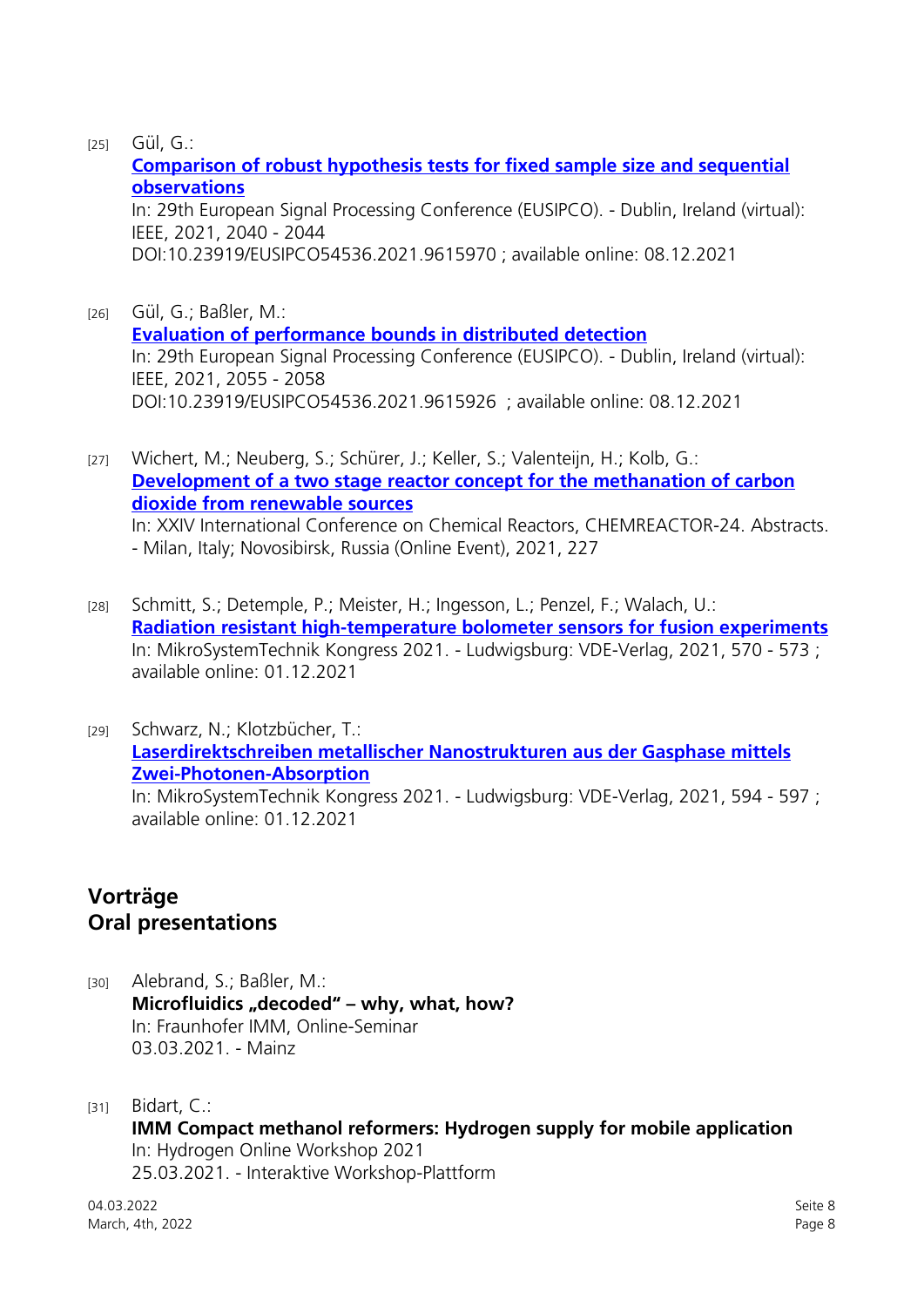[32] Bidart, C.:

**IMM Reactor and fuel processor technology – Hydrogen from hydrogen carriers** In: Fraunhofer IMM, Online-Seminar 07.04.2021. - Mainz

[33] Musyanovych, A.:

**Effective encapsulation of liquids and solids: From batch to continuous flow production**

In: Fraunhofer IMM, Online-Seminar 05.05.2021. - Mainz

[34] Schmitt, S.:

**Silicon microtechnology for high-precision components - from prototyping to series production**

In: Fraunhofer IMM, Online-Seminar 09.06.2021. - Mainz

- [35] Menges-Flanagan, G.: **Organometallics in flow: From Research results to applications** In: Achema Pulse (digitales Live-Event) 15.06. - 16.06.2021. - Frankfurt am Main
- [36] Sperling, R.A.: **Continuous processes for nanoparticle synthesis and encapsulation of active ingredients** In: Achema Pulse (digitales Live-Event)

15.06. - 16.06.2021. - Frankfurt am Main

- [37] Löb, P.: **Flow chemistry for sustainable chemical and pharmaceutical production processes** In: Achema Pulse (digitales Live-Event) 15.06. - 16.06.2021. - Frankfurt am Main
- [38] Baumgarten, N.; Löb, P.; Ziogas, A.: **Power-to-chemicals - Microreactor based flow electrochemistry for sustainable syntheses** In: Fraunhofer IMM, Online-Seminar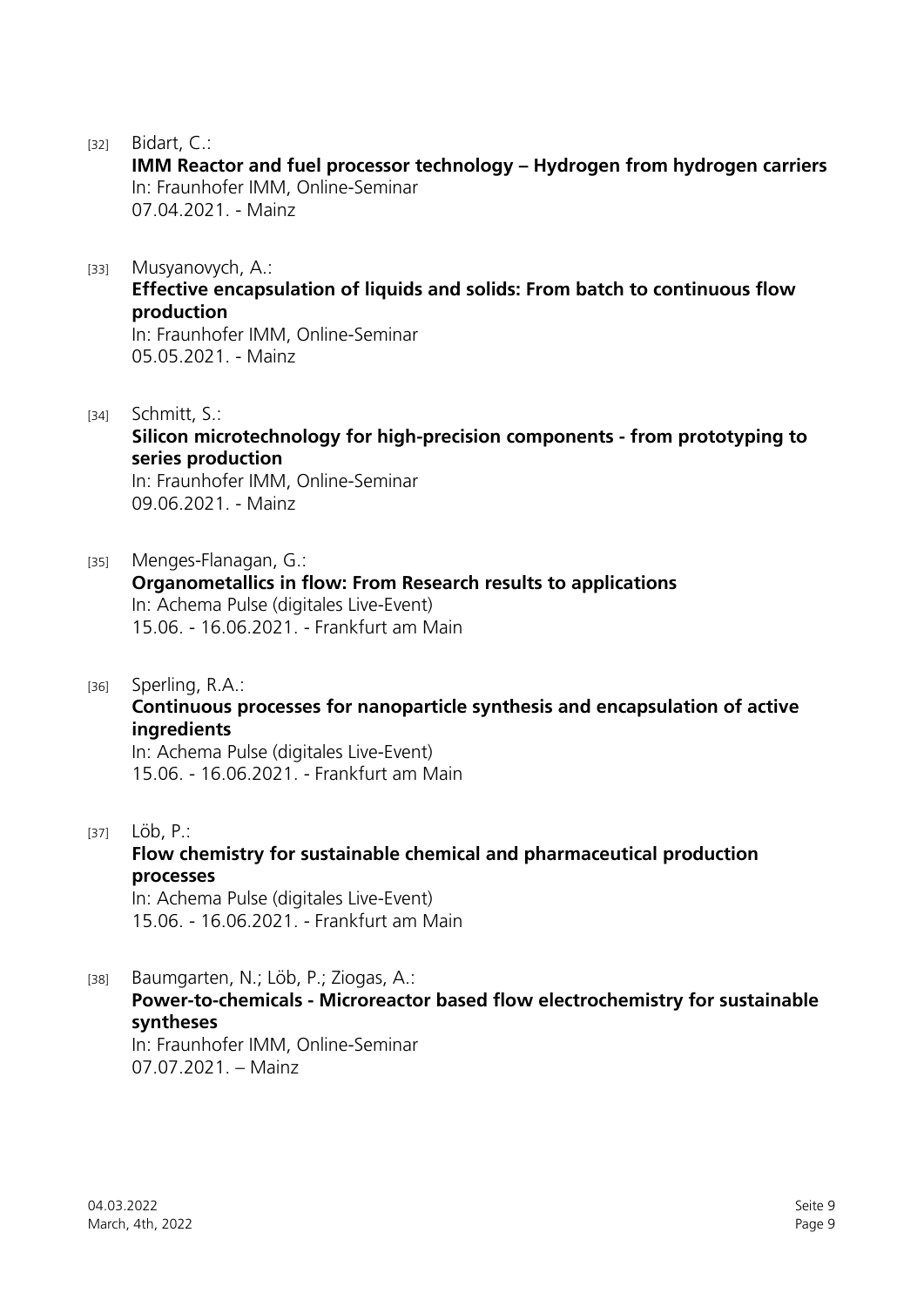[39] Schramm, J.:

**IMM Hydrogen technologies - logistic hydrogen carriers for a sustainable future** In: Fraunhofer IMM, Online-Seminar 01.09.2021. - Mainz

- [40] Deitmann, E.; Gössl, L.; Löb, P.; Menges-Flanagan, G.; Reinhard, D.; Ziegenbalg, D.: **Continuous Grignard formation and Grignard reaction set-up** In: ECCE - 13th European Congress of Chemical Engineering and 6th European Congress of Applied Biotechnology: DECHEMA e.V. 20.09. - 23.09.2021. - Virtual Conference
- [41] Baumgarten, N.; Ezold, B.J.; Löb, P.; Ziogas, A.: **Characterization of scalable electrochemical microreactor by Kolbe-electrolysis** In: ECCE - 13th European Congress of Chemical Engineering and 6th European Congress of Applied Biotechnology: DECHEMA e.V. 22.09.2021. - Virtual Conference
- [42] Fröhlich, J.: **Microfluidic chips for online analysis** In: YSW - Young Scientists' Workshop IMM, 15 28.09.2021. - Mainz
- [43] Deckers, C.: **Photoflow synthesis of fine chemicals and its quantification via online NMR spectroscopy** In: YSW - Young Scientists' Workshop IMM, 15 28.09.2021. - Mainz

[44] Mettang, K.-V.: **MEMS based nondispersive infared spectroscopy for condition monitoring of lubricants** In: YSW - Young Scientists' Workshop IMM, 15

28.09.2021. - Mainz

[45] Deitmann, E.:

**Continuous Grignard reagent formation and Grignard reaction on lab and pilot scale**

In: YSW - Young Scientists' Workshop IMM, 15 28.09.2021. – Mainz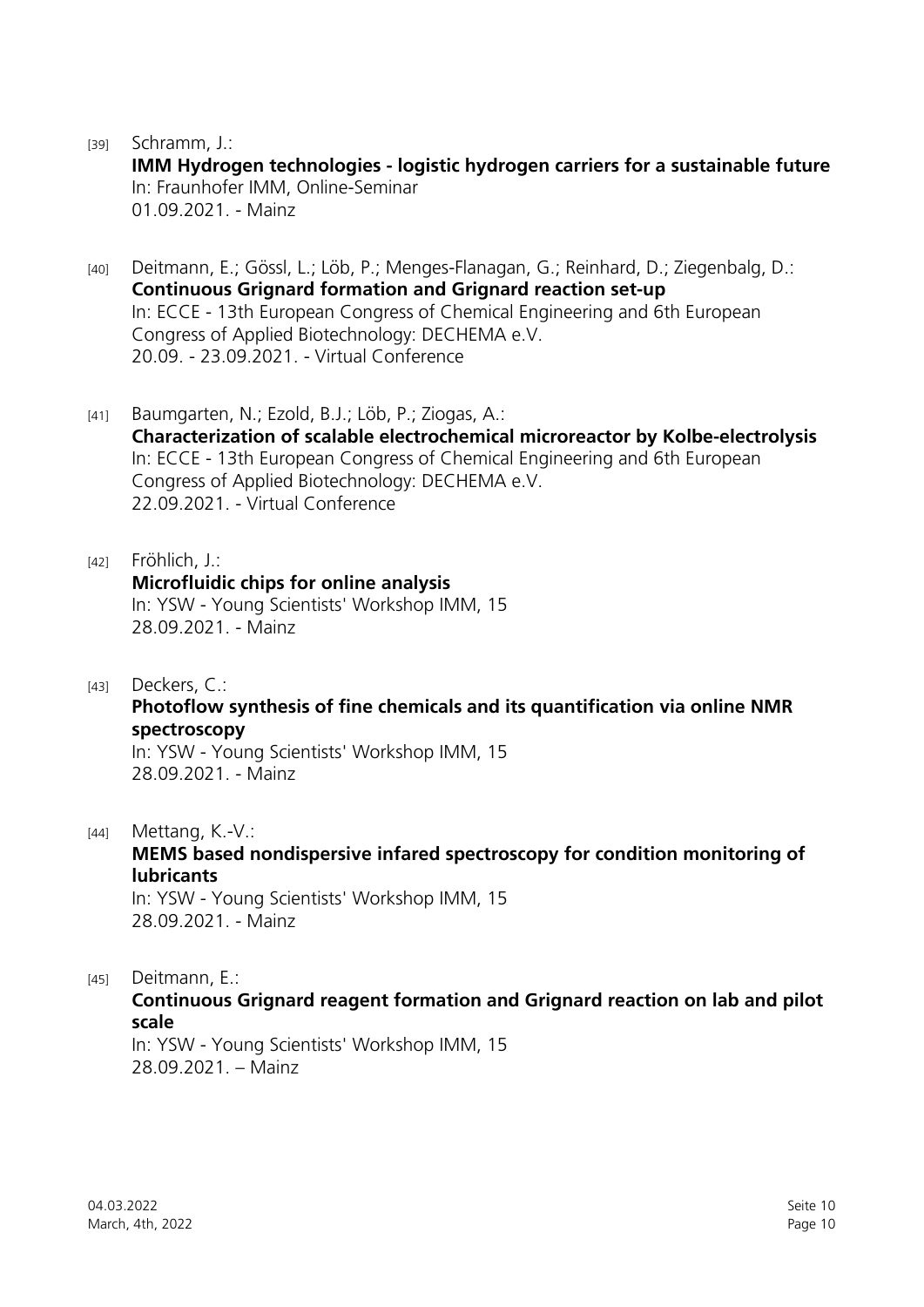- [46] Gimmler, U.: **Development of a miniaturized flow cytometric sensor** In: YSW - Young Scientists' Workshop IMM, 15 28.09.2021. - Mainz
- [47] Schwarz, N.:

**Direct laser writing of metal nanostructures from the gas phase by two-photon absorption process**

In: YSW - Young Scientists' Workshop IMM, 15 28.09.2021. - Mainz

[48] Gössl, L.:

**Continuous formation of reactive intermediates for the preparation of pharmaceutical and fine chemicals**

In: YSW - Young Scientists' Workshop IMM, 15 28.09.2021. - Mainz

- [49] Lüdicke, M.: **Controlling continuous synthesis and purification of fluorescent particles** In: YSW - Young Scientists' Workshop IMM, 15 28.09.2021. - Mainz
- [50] Kögler, K.U.: **Rapid and parallel single-cell-dispensing – progress of the project "SiCellNet"** In: YSW - Young Scientists' Workshop IMM, 15 28.09.2021. - Mainz

[51] Baumgarten, N.: **Microreactor based flow electrochemistry: Conversion of fatty acids in aqueous solution using kolbe electrosynthesis** In: YSW - Young Scientists' Workshop IMM, 15 28.09.2021. - Mainz

[52] Gransee, R.: **Development and realization of microfluidic polymer cartridges** In: Fraunhofer IMM, Online-Seminar 06.10.2021. - Mainz

[53] Freese, C.: **Microfluidic solutions for poc testing: Basis for new concepts to prevent the spread of infectious diseases** In: Fraunhofer IMM, Online-Seminar 04.11.2021 - Mainz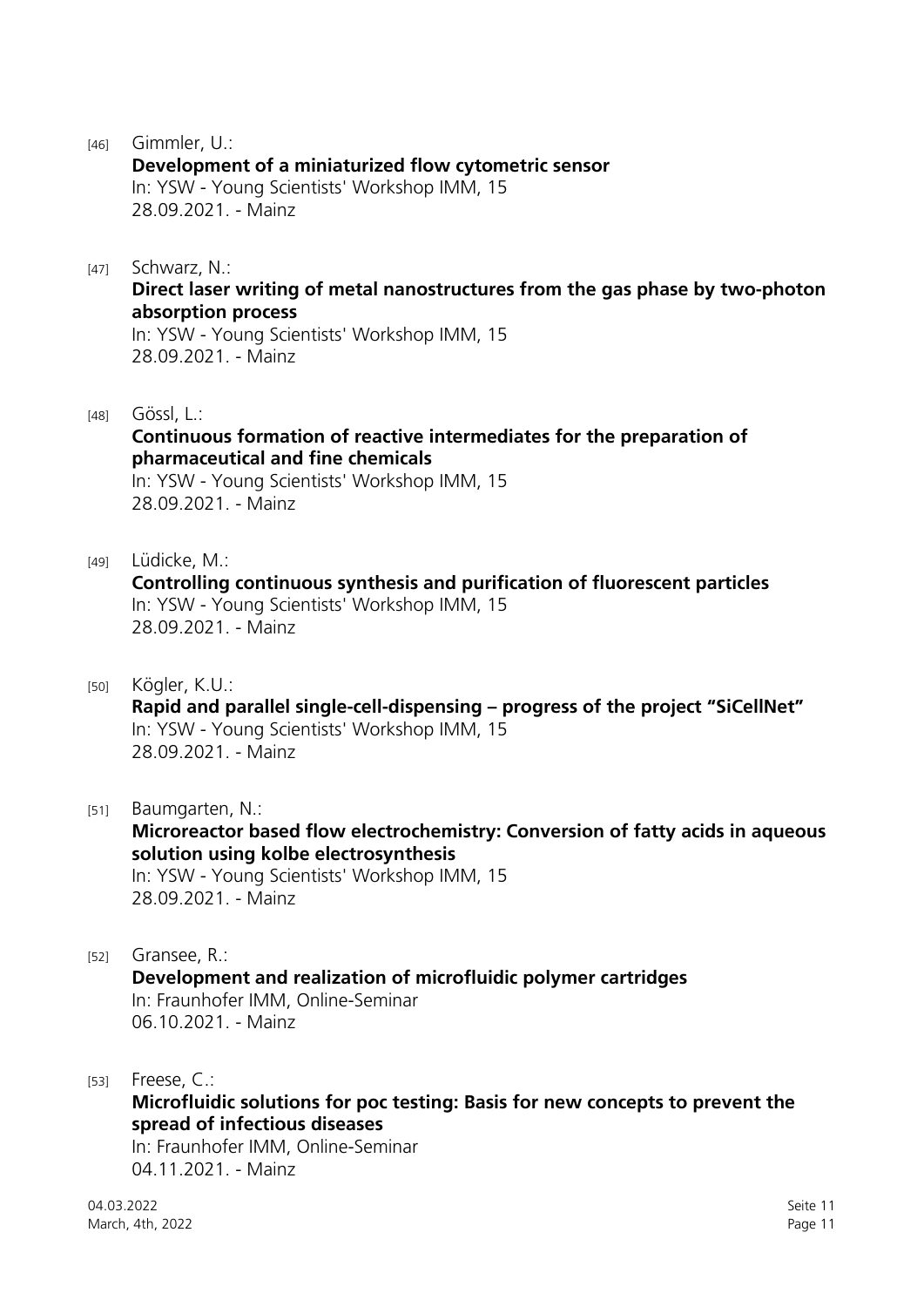#### [54] Musyanovych, A.:

**Continuous synthesis of polymeric and colloidal materials**

In: International Scientific Conference "Modern Advances in Organic Synthesis, Polymer Chemistry and Food Additives" in honor of Prof. Stanislav Voronov, dedicated to the 80th anniversary of birth

07.12. - 08.12.2021. - Virtual Conference

#### [55] Wernig, P.: **Ammonia: Smarter hydrogen for decarbonization** In: Fraunhofer IMM, Online-Seminar 08.12.2021. - Mainz

## <span id="page-11-0"></span>**Poster Posters**

[56] Zapf, R.; Neuberg, S.; Pennemann, H.; Shanmugam, V.; Thiermann, R.; Ziogas, A.; Kolb,  $G$ .:

#### **Improvement of the low-temperature activity of Ni/CeO2 catalysts for CO2 methanation by applying additives for impregnation**

In: Jahrestreffen Deutscher Katalytiker, 54 16.03. - 19.03.2021. - Online Event

- [57] Stiefel, J.H.; Freese, C.; Alebrand, S.; Baßler, M.: **Fully-automated isolation of circulating tumor cells to enable microfluidic single cell analysis from patient blood** In: TECH DAY 2021, Online Meeting on Single Cell Analysis 20.04.2021
- [58] Gül, G.; Baßler, M.: **Scalable multilevel quantization for distributed detection** In: ICASSP 2021 - IEEE International Conference on Acoustics, Speech and Signal Processing 06.06. - 11.06.2021. - Virtual Conference

[59] Nunn, P.H.: **Progress towards apid-cell-dispensing in picoliter microdrops – flow visualization** In: YSW - Young Scientists' Workshop IMM, 15 29.09.2021. – Mainz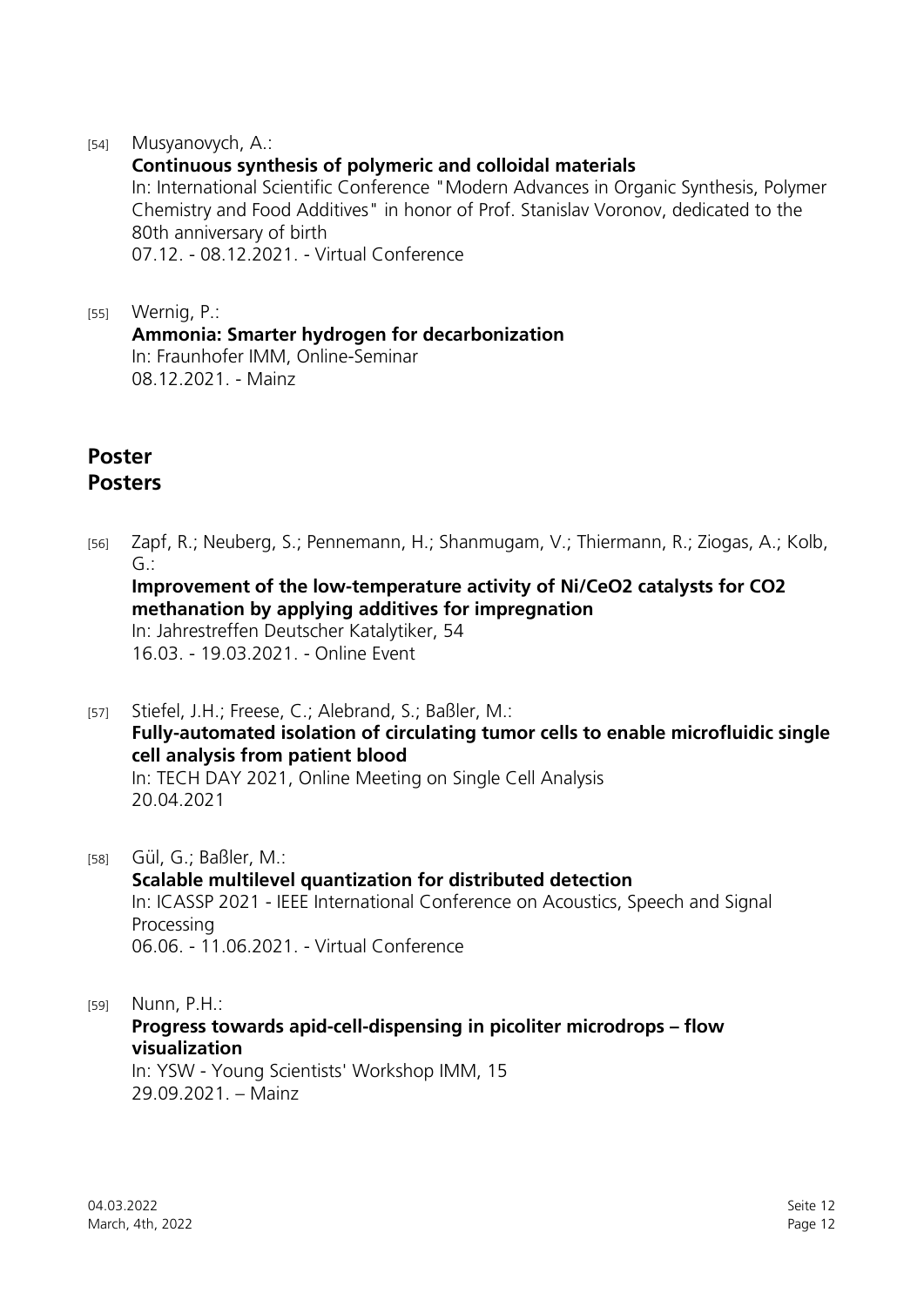[60] Boog, M.:

**Progress towards rapid single-cell-dispensing in picoliter microdrops – Experimental evaluation of nozzle variants and design of low-complexity celltraps**

In: YSW - Young Scientists' Workshop IMM, 15 29.09.2021. - Mainz

- [61] Schwarz, N.; Klotzbücher, T.: **Laserdirektschreiben metallischer Nanostrukturen aus der Gasphase mittels Zwei-Photonen-Absorption** In: MST - MikroSystemTechnik Kongress 2021 08.11. - 10.11.2021. - Ludwigsburg
- [62] Schmitt, S.; Detemple, P.; Meister, H.; Ingesson, L.; Penzel, F.; Walach, U.: **Radiation resistant high-temperature bolometer sensors for fusion experiments** In: MST - MikroSystemTechnik Kongress 2021 08.11. - 10.11.2021. - Ludwigsburg

## <span id="page-12-0"></span>**Forschungsberichte Research and development reports**

[63] Alebrand, S.; Freese, C.; Stiefel, J.H.; Baßler, M.: **[Entwicklung und Aufbau eines automatisierten Demonstrators und der](http://publica.fraunhofer.de/dokumente/N-647741.html)  [zugehörigen Verbrauchsmittel zur Verwendung in der Prozessvalidierung. BMBF](http://publica.fraunhofer.de/dokumente/N-647741.html)  [Verbundvorhaben: Klinische Validierung einer Technologie und eines Prozesses](http://publica.fraunhofer.de/dokumente/N-647741.html)  [für die Vereinzelung von frei zirkulierenden Tumorzellen aus Patientenblut](http://publica.fraunhofer.de/dokumente/N-647741.html)  [CTCelect](http://publica.fraunhofer.de/dokumente/N-647741.html)** Laufzeit: 01.01.2017 - 31.12.2020 Förderkennzeichen: 03VP01061 Zuwendungsgeber: BMBF. - Projektträger: VDI/VDE Innovation + Technik GmbH. - Mainz, 2021

[64] Klotzbücher, T.; Schwarz, N.; Koch, A.: **Laserdirektschreiben metallischer Nanostrukturen aus der Gasphase mittels Zwei-Photonen-Absorption . Vorhaben: Wissenschaftliche Vorprojekte in den Optischen Technologien: "Laserdirektschreiben metallischer Nanostrukturen aus der Gasphase mittels Zwei-Photonen-Absorption" (LAMETA)** Laufzeit: 01.01.2019 - 30.06.2021 Förderkennzeichen: 13N14948 Zuwendungsgeber: BMBF. - Projektträger: VDI Technologiezentrum GmbH. - Mainz, 2021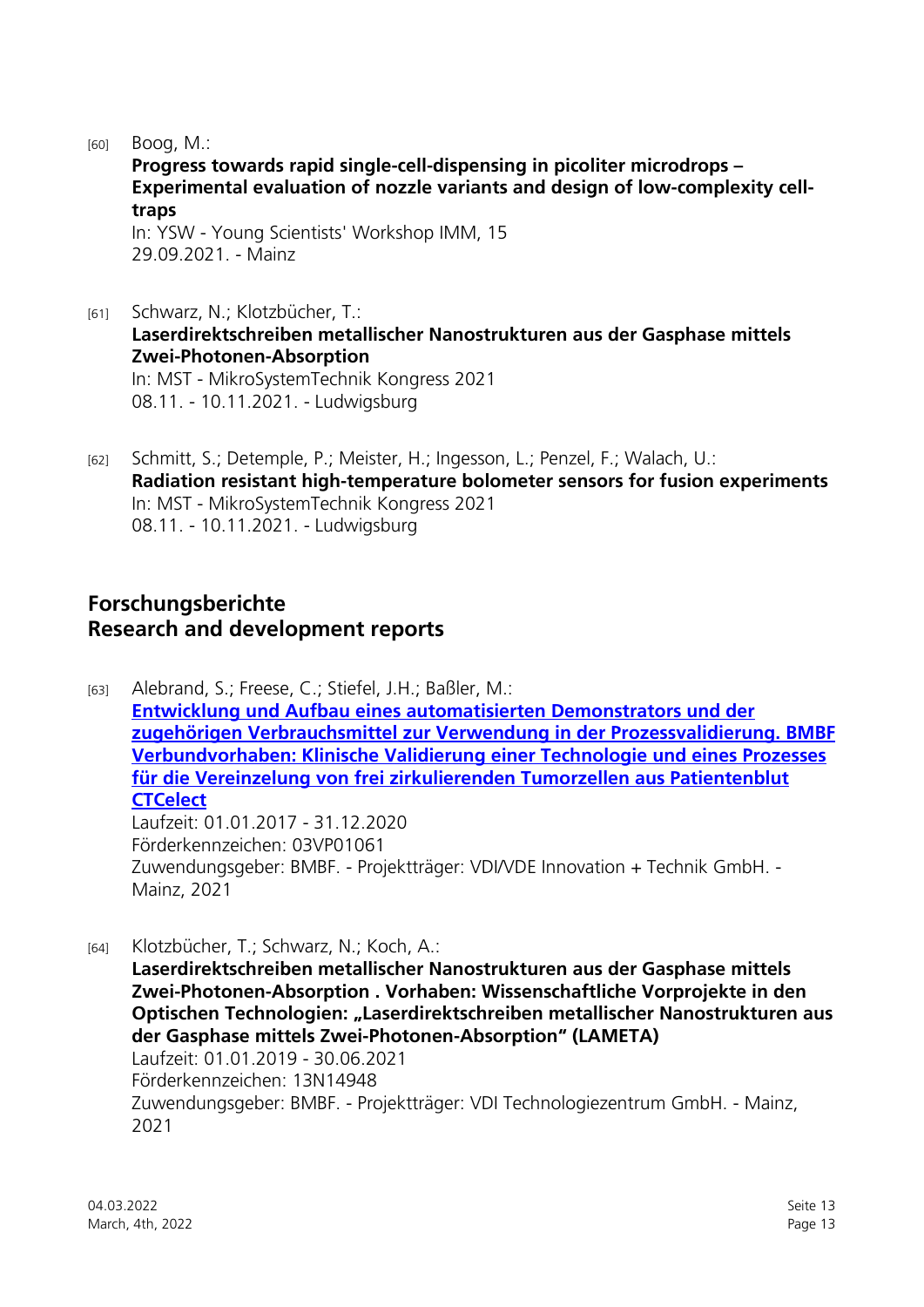[65] Gransee, R.:

**[Mikrolabor auf einem Chip für Wasseranalyse mittels Primelab 2.CHIP](http://publica.fraunhofer.de/dokumente/N-644070.html)** Laufzeit: 01.09.2017 - 31.12.2020 Förderkennzeichen: 01QE1721C Zuwendungsgeber: BMBF. - im Rahmen des Eurostars Projekts E! 10864. - Mainz, 2021

## <span id="page-13-0"></span>**Dissertationen PhD theses**

[66] Baki, A.:

#### **Continuous synthesis of iron oxide nanoparticles for biomedical applications** Dissertation. Fachbereich Chemie, Pharmazie, Geographie und Geowissenschaften der Johannes-Gutenberg-Universität Mainz. Durchgeführt am Fraunhofer IMM, 2021

[67] Schindler, C.:

#### **[Einfluss der kontinuierlichen Prozessführung auf die Bildung und die](https://www.doi.org/10.25358/openscience-6683)  [Eigenschaften von Nanopartikeln](https://www.doi.org/10.25358/openscience-6683)**

Dissertation. Fachbereich Chemie, Pharmazie, Geographie und Geowissenschaften der Johannes-Gutenberg-Universität Mainz. Durchgeführt am Fraunhofer IMM, 2021 DOI:10.25358/openscience-6683

[68] Schramm, J.:

#### **Synthese von Silikahohlschalen mit Methoden der Durchflusschemie**

Dissertation. Fachbereich Chemie, Pharmazie, Geographie und Geowissenschaften der Johannes-Gutenberg-Universität Mainz. Durchgeführt am Fraunhofer IMM, 2021

#### [69] Bürger, M.:

#### **Einfluss der rheologischen Eigenschaften mikrofluidischer Strömungen auf die inertiale Partikelmigration**

Dissertation. Fachbereich Chemie, Pharmazie, Geographie und Geowissenschaften der Johannes-Gutenberg-Universität Mainz. Durchgeführt am Fraunhofer IMM, 2022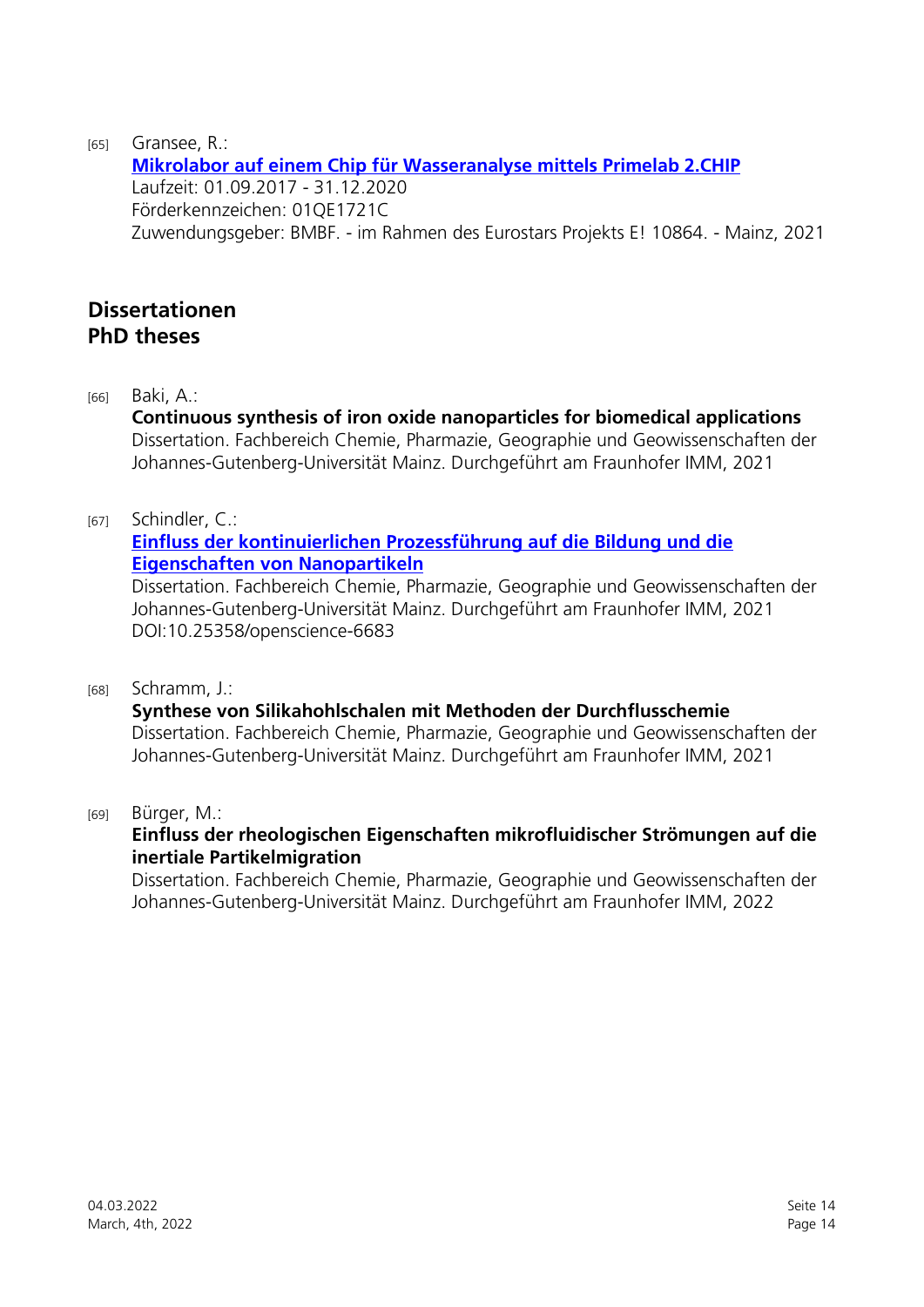## <span id="page-14-0"></span>**Bachelorarbeiten Bachelor's theses**

#### [70] Bachiri, I.:

#### **Hochgeschwindigkeits-Dispensieren von monodispersen Mikrotropfen aus biokompatibler Flüssigkeit**

Bachelorarbeit. Fachbereich Ingenieurwissenschaften, Studiengang Interdisziplinäre Ingenieurwissenschaften an der Hochschule RheinMain. Durchgeführt am Fraunhofer IMM, 2021

#### [71] Piechalski, J.W.:

#### **Entwicklung einer kompakten, montagefreundlichen thermischen Isolierung für einen Dieselreformer**

Bachelorarbeit. Fachbereich Ingenieurwissenschaften, Studiengang Umwelttechnik an der Hochschule RheinMain. Durchgeführt am Fraunhofer IMM, 2021

#### [72] Schäfer, O.:

#### **Aufbau und Charakterisierung eines auf Streulichtmessungen basierenden Luftüberwachungssystems zur unspezifischen Bestimmung der Gesamtvirenbelastung in geschlossenen Räumen**

Bachelorarbeit. Fachbereich Ingenieurwissenschaften, Studiengang Umwelttechnik an der Hochschule RheinMain. Durchgeführt am Fraunhofer IMM, 2021

## <span id="page-14-1"></span>**Masterarbeiten Master's theses**

#### [73] Metzke, L.:

#### **Aufbau und Charakterisierung eines optischen Detektionsmoduls zum Nachweis Alzheimer spezifischer Biomarker im Blut**

Masterarbeit. Fachbereich Ingenieurwissenschaften, Studiengang Medizintechnik an der Hochschule RheinMain. Durchgeführt am Fraunhofer IMM, 2021

[74] Kiehn, C.:

#### **Entwicklung einer Raman-Spektrometrie-basierten Analysemethode für Mikroplastik in Suspension**

Masterarbeit. Fakultät für Physik, Karlsruher Institut für Technologie KIT. Durchgeführt am Fraunhofer IMM, 2021

[75] Kang, M.W.:

#### **Development of a Lab-on-a-Chip platform for microbial enrichment**

Masterarbeit. Chemical and Bioprocess Engineering, Technische Universität Hamburg (TUHH). Durchgeführt am Fraunhofer IMM, 2021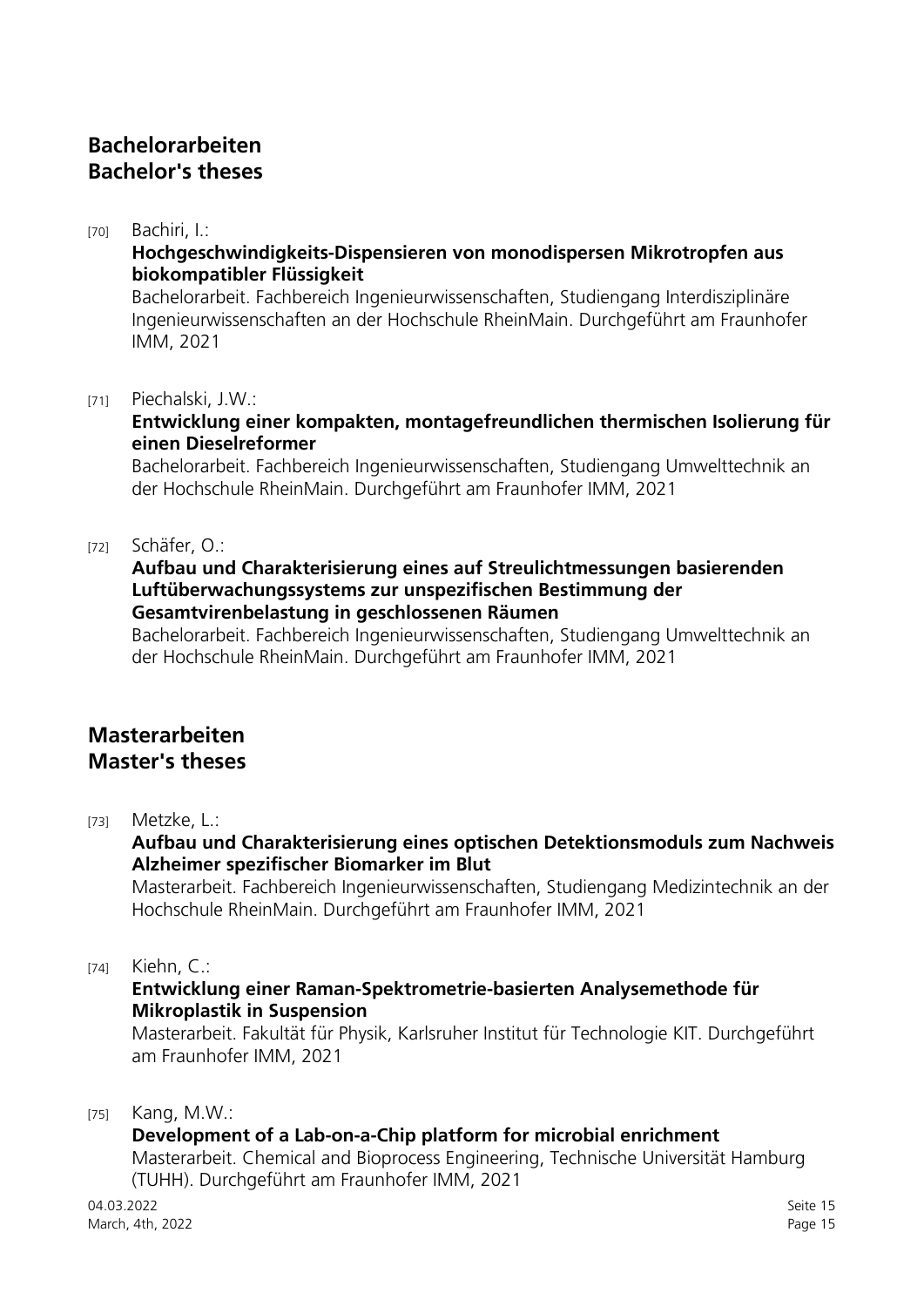#### 04.03.2022 Seite 16 March, 4th, 2022 **Page 16**

#### [76] Schmitt, N.:

#### **Aufbau und Test eines mikrofluidischen Chips zur nanopartikelbasierten Spurenstoffanalytik mittels oberflächenverstärkter Raman-Streuung**

Masterarbeit. Fachbereich Ingenieurwissenschaften, Studiengang Angewandte Physik an der Hochschule RheinMain. Durchgeführt am Fraunhofer IMM, 2022

#### [77] Kaiser, P.D.:

#### **Transferprozesse von Nanopartikeln auf planaren Substraten und mikrostrukturierten Bauteilen**

Masterarbeit. Fachbereich Ingenieurwissenschaften, Studiengang Angewandte Physik an der Hochschule RheinMain. Durchgeführt am Fraunhofer IMM, 2022

## <span id="page-15-0"></span>**Patente Patents**

[78] Frese, I.; Klotzbücher, T.: **Glukosesensor** Patentnummer: CN 107072601 B Prioritätsdatum: 02.06.2015 Erteilungsdatum: 26.10.2021

[79] Höbel, P.; Maskos, M.: **Verfahren zur Bestimmung der mittleren Partikelgröße von Partikeln, die in einem flüssigen und fließenden Medium suspendiert sind, über dynamische Lichtstreuung und Vorrichtung hierzu** Patentnummer: CN 109477783 B Prioritätsdatum: 03.07.2017 Erteilungsdatum: 14.09.2021

[80] Baßler, M.; Quint, S.: **Vorrichtungen, Zytometer, Verfahren und Computerprogramm zum Bereitstellen von Information über zumindest eine Sequenz** Patentnummer: DE 10 2015 110 316 B4 Prioritätsdatum: 26.06.2015 Erteilungsdatum: 09.09.2021

- [81] Hofmann, C.; Menges-Flanagan, G.: **Vorrichtung zur Durchführung eines kontinuierlichen Verfahrens zur Herstellung von Grignard-Addukten** Patentnummer: DE 20 2017 007 442 U1 Prioritätsdatum: 29.03.2017 Erteilungsdatum: 30.09.2021
-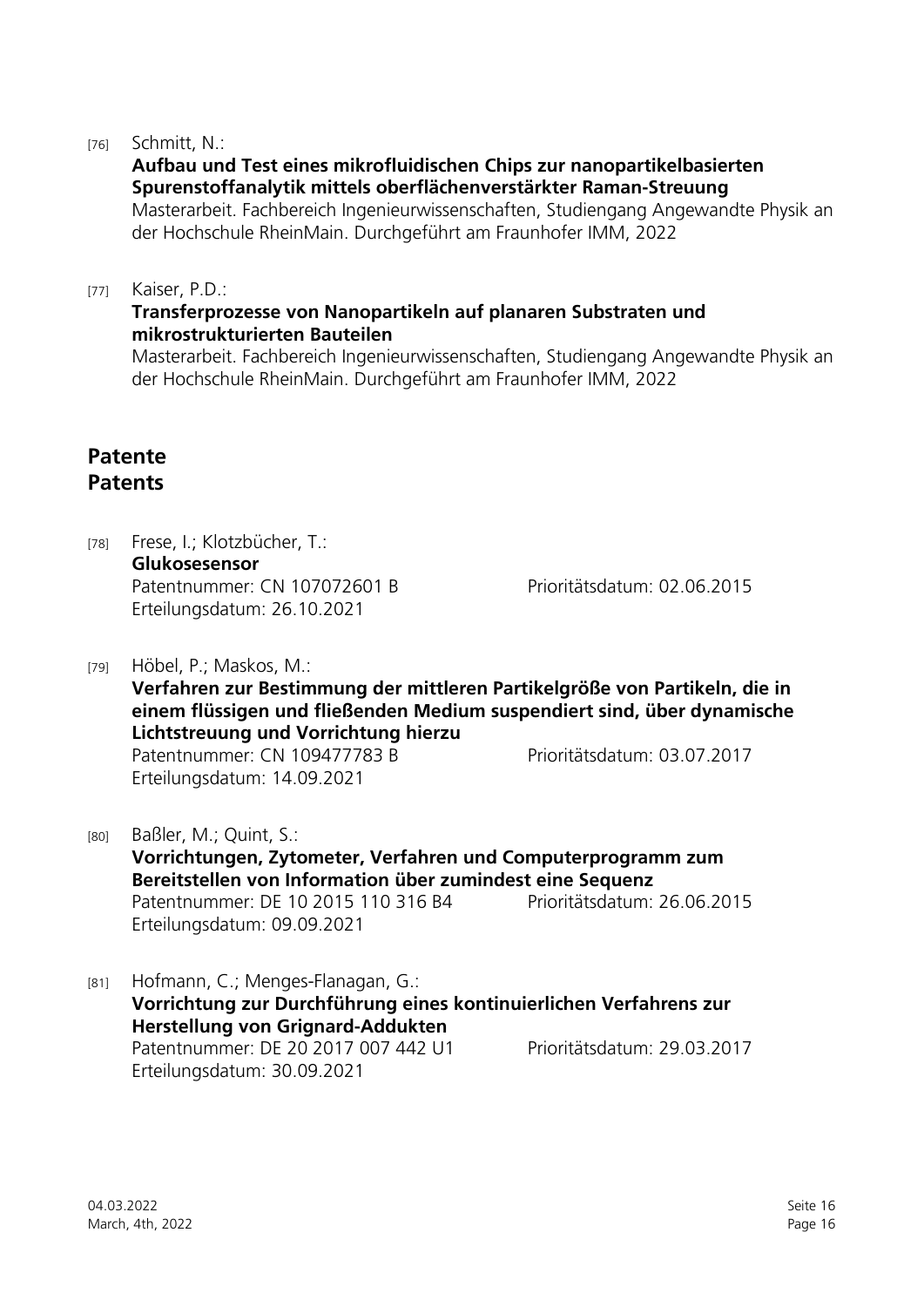**Flüssigkeitsvolumina** Patentnummer: EP 3 268 130 B1 Prioritätsdatum: 10.03.2015 Erteilungsdatum: 26.05.2021 [83] Kolb, G.; Henninger, S.; Munz, G.; Kummer, H.; Jeremias, F.: **Wärmetauscher und Verfahren zu dessen Verwendung** Patentnummer: EP 3 387 330 B1 Prioritätsdatum: 09.12.2015 Erteilungsdatum: 21.04.2021 [84] Menges-Flanagan, G.; Hofmann, C.: **Kontinuierliches Verfahren zur Herstellung von Grignard-Addukten und Vorrichtung zu dessen Durchführung** Patentnummer: EP 3 442 931 B1 Prioritätsdatum: 13.04.2016 Erteilungsdatum: 28.07.2021 [85] Hofmann, C.; Pennemann, H.: **Wärmeübertrager und Reaktor** Patentnummer: EP 3 585 509 B1 Prioritätsdatum: 23.02.2018 Erteilungsdatum: 20.10.2021 [86] Hofmann, C.; Menges-Flanagan, G.: **Continuous method for producing Grignard adducts and a device for carrying out same** Patentnummer: IN 383935 B Prioritätsdatum: 29.03.2017 Erteilungsdatum: 08.12.2021 [87] Frese, I.: **Method for determining the average radius of gyration of particles with a size of less than or equal to 1 micron in a suspension, and device for carrying out the method** Patentnummer: US 10,935,479 B2 Prioritätsdatum: 16.09.2016 Erteilungsdatum: 02.03.2021 [88] Kolb, G.; Henninger, S.; Munz, G.; Kummer, H.; Jeremias, F.: **Heat exchanger and method for use thereof** Patentnummer: US 10,982,910 B2 Prioritätsdatum: 09.12.2015 Erteilungsdatum: 20.04.2021

[82] Latta, D.; Schunck, T.; Baßler, M.; Spang, P.; Holzki, M.; Breitruck, A.; Himmelreich, R.: **Fluidikstruktur mit Halteabschnitt und Verfahren zum Vereinigen zweier**